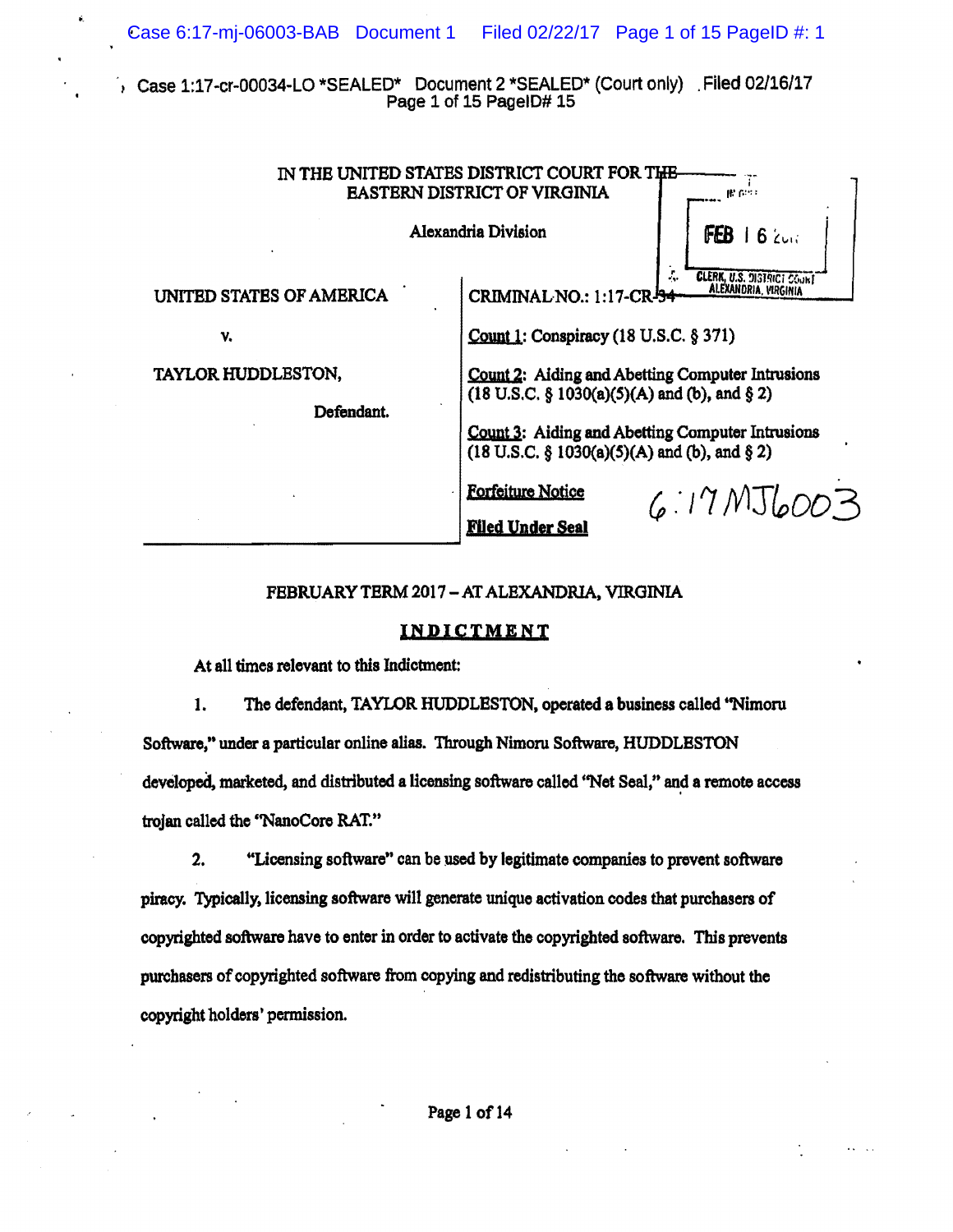ase 6:17-mj-06003-BAB Document 1 Filed 02/22/17 Page 2 of 15 PageID #: 2

3. Net Seal licensing software is licensing software for cybercriminals. , where the contribution of the contribution of the contribution of the contribution  $\mathcal{L}_\mathcal{A}$ HUDDLESTON understood that developers ofillegal computer programs, 'such as malicious , and the set of the set of the set of the set of the set of the set of the set of the set of the set of the set of the set of the set of the set of the set of the set of the set of the set of the set of the set of the se software or "malware," need licensing software in order to prevent their customers from copying and distributing their malicious software without paying. Accordingly, HUDDLESTON marketed his Net Seal licensing software on an online forum dedicated to computer hacking called Hackforums.net. At all relevant times, HUDDLESTON knew that the purchasers of Net Seal licensing software intended to use it to distribute malicious software that would be used for illegal and unauthorized computer intrusions and, at all relevant times, HUDDELSTON acted with the purpose of furthering and aiding and abetting these illegal and unauthorized computer intrusions and causing them to occur.

4. In ad4ition, HUDDLESTON developed and distributed computer intrusion  $\sim$  software known as the NanoCore Remote Access Trojan ("NanoCore RAT"). A remote access trojan, or "RAT," is a program designed to allow a computer hacker to take complete control of a victim's computer for the purpose of performing various malicious activities. RATs provide hackers with a backdoor into the infected system of a victim computer so that the hacker can spy on the-victim's computer, cause it to run additional malicious software, or launch attacks on other computer systems. The Nanocore RAT is a widely available and very commonly used remote access trojan that is highly discussed in underground online communities.

5. . HUDDLESTON developed and distributed the NanoCore RAT knowing that his customers intended to use it for unauthorized and illegal computer intrusions and, at all times, acted with the purpose of furthering and aiding and abetting these unauthorized and illegal 5. HUDDLESTON developed and dist<br>customers intended to use it for unauthorized and il<br>acted with the purpose of furthering and aiding and<br>computer intrusions and causing them to occur. computer intrusions and causing them to occur.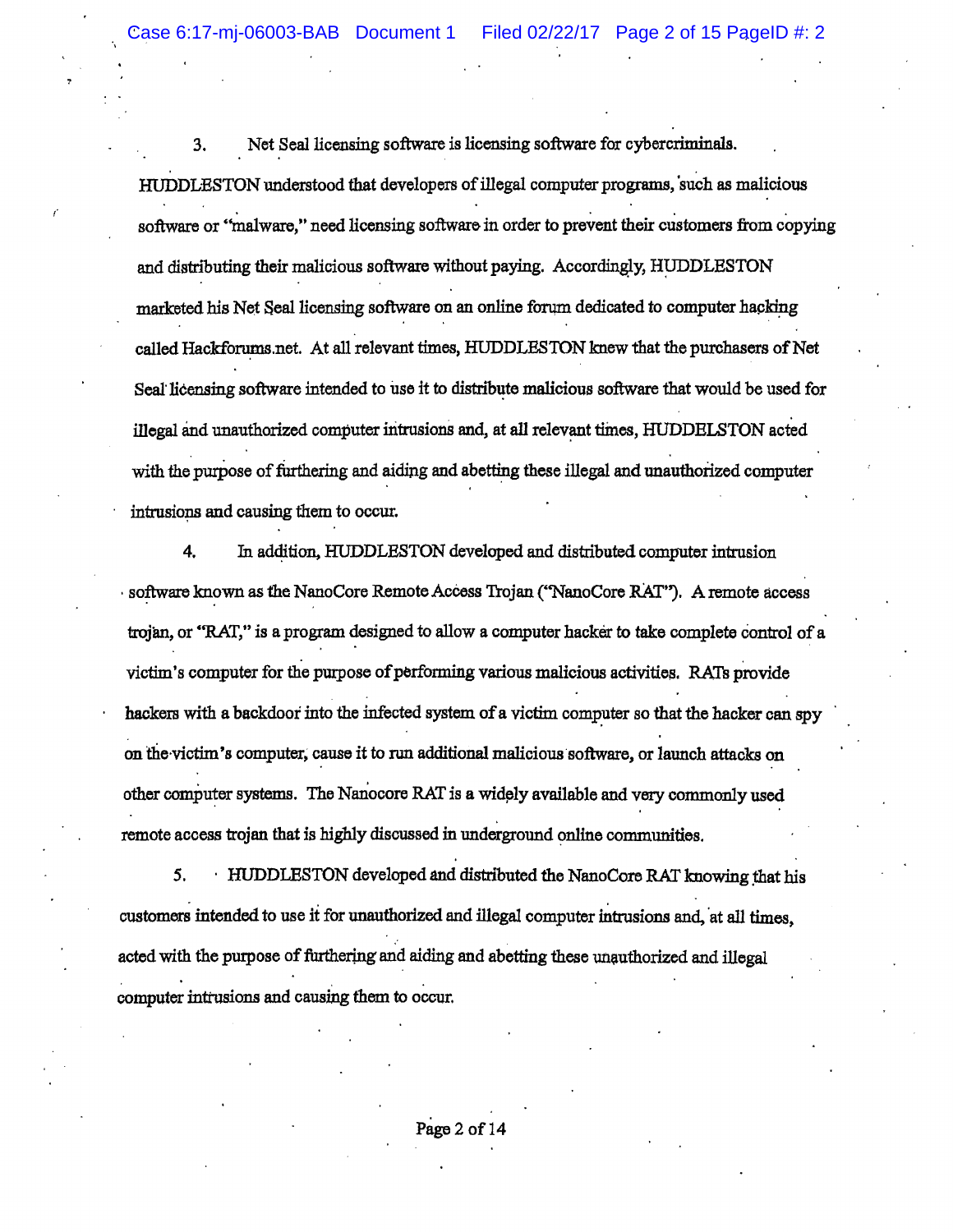## **COUNT ONE**

(Conspiracy to Aid and Abet Computer Intrusions)

# THE GRAND JURY CHARGES THAT:

The factual allegations in Paragraphs 1 through 5 are re-alleged and incorporated 6. as if fully set forth here.

From at least on or about May 2012, through at least on or about October 2016, in 7. the Eastern District of Virginia and elsewhere, the defendant, TAYLOR HUDDLESTON, did knowingly combine, conspire, confederate, and agree, with Zachary Shames and other persons known and unknown to the Grand Jury, to aid and abet others who knowingly caused the transmission of a program, information, code, and command, and as a result of such conduct, intentionally caused damage without authorization to protected computers, in violation of Title 18, United States Code, Sections 1030(a)(5)(A) and 2.

8. In particular, the goal of the conspiracy was to make a financial profit by aiding. and abetting computer intrusions, that is, by selling malicious software that would be used for illegal and unauthorized computers intrusions. At all relevant times, HUDDLESTON and his coconspirators knew and were aware that their customers intended to use, and in fact did use, their malicious software for illegal and unauthorized computer intrusions, and acted with the purpose of furthering and aiding and abetting these illegal and unauthorized computer intrusions and causing them to occur.

## **Manner and Means**

9. As part of the conspiracy, HUDDLESTON developed licensing software called "Net Seal" in order to provide licensing software to developers of malicious software, and to assist in the distribution of malicious software.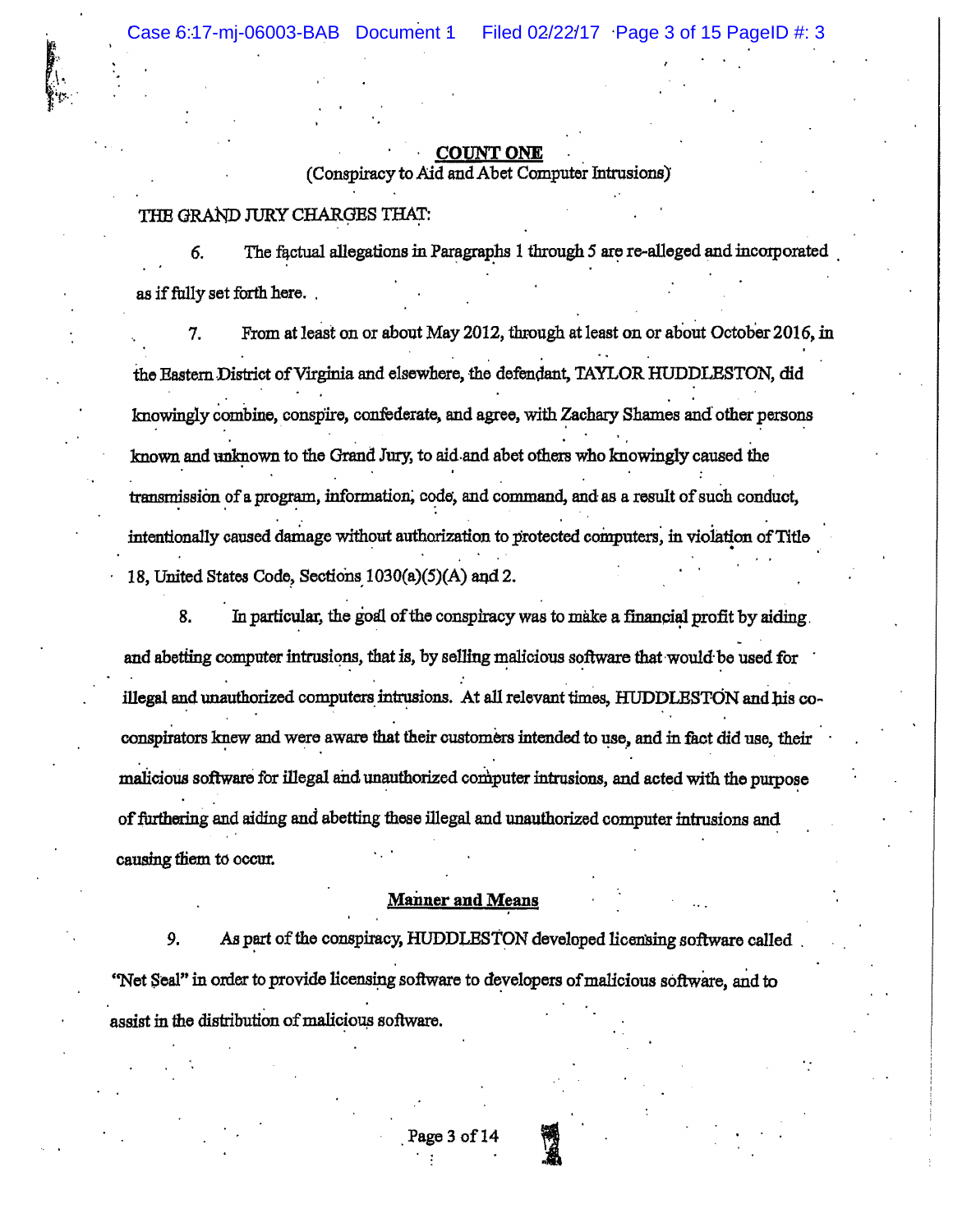"

10. As part of the conspiracy, HUDDLESTON marketed Net Seal on Hackforums.net, a forum where members can obtain hacking tools and programs and chat-with other members on the forum about computer intrusions.

11. As part of the conspiracy, HUDDLESTON accepted payment for Net Seal via PayPal. Generally, HUDDLESTON required his co-conspirators to pay for 50 licenses at a time, meaning that they would buy the right to use Net Seal to distribute 50 copies of malware. During the course of the conspiracy, HUDDLESTON received over 25,000 payments via PayPal from Net Seal customers.

12. As part ofthe conspiracy, HUDDLESTON. was a member ofa group on the messaging service "Skype" with approximately seven other prominent members of Hackforums.net, where they could discuss the topic of computer intrusions and the products they were developing. One of the members of this Skype group was Zachary Shames, who was wellknown on Hackforums.net as the developer and distributor of a popular keylogger called "Limitless." Limitless allowed users to steal information from victim computers, including sensitive information such as passwords to online banking and email accounts.

the Limitless keylogger, and that the purchasers of keylogger intended to use it and did use it to 13. As part of the conspiracy, HUDDLESTON provided Shames with access to his Net Seal licensing software in order to assist Shames in the distribution of his Limitless keylogger. In exchange, Shames made at least one thousand payments via PayPal to HUDDLESTON. At all times, HUDDLESTON knew that he was assisting in the distribution of  $\mathcal{L} = \{ \mathcal{L} \mid \mathcal{L} \in \mathcal{L} \}$  , where  $\mathcal{L} = \{ \mathcal{L} \mid \mathcal{L} \in \mathcal{L} \}$  , where  $\mathcal{L} = \{ \mathcal{L} \mid \mathcal{L} \in \mathcal{L} \}$ commit unauthorized and unlawful computer intrusions.

14. As part of the conspiracy, HUDDLESTON set up his Net Seal licensing software to automatically send emails to purchasers of Shames' Limitless keylogger containing the license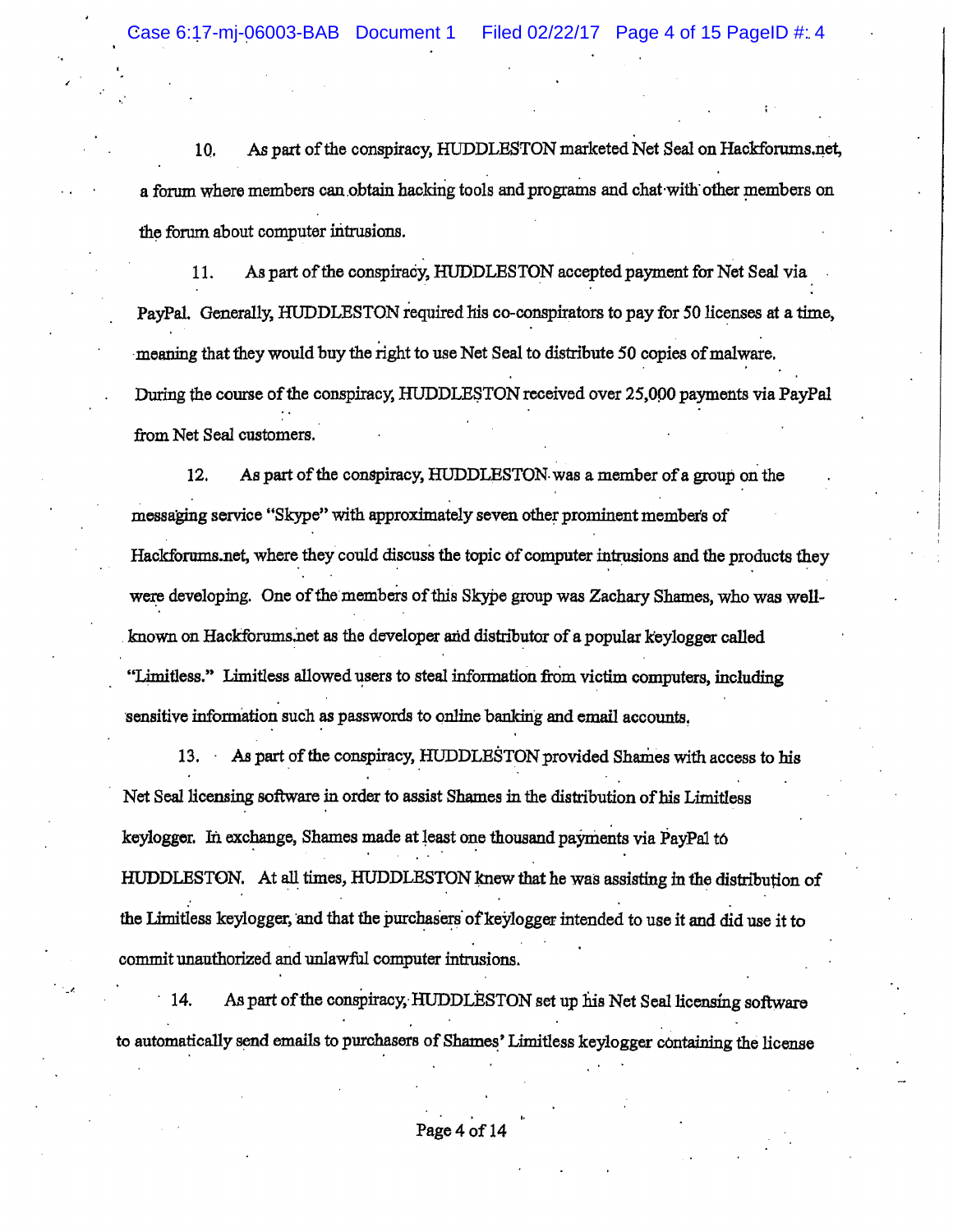'.

serial code and instructions for how to download and activate the koylogger. The purpose of these emails was to help with the orderly, effective, and profitable distribution of the Limitless keylogger.

15. As part of the conspiracy, HUDDLESTON and Shames distributed the Limitless key logger to over 3,000 people who used it to access over 16,000 computers without authorization with the goal and frequently with the result of stealing sensitive information from those computers.

16. As part of the conspiracy, HUDDLESTON provided Net Seal to several other co-. . conspirators to assist in the profitable distribution of the malicious software they developed including prolific malware that has repeatedly been used to conduct unlawful and unauthorized computer intrusions.

## **Overt Acts**

17. It was part of the conspiracy that the following acts in furtherance of and to effect the object of the above-described conspiracy were committed in the Eastern District of Virginia and elsewhere:

a. On or about May 8, 2012, Shames, from a computer located in Great Falls, Virginia, within the Eastern District of Virginia, paid HUDDLESTON \$7.40 via PayPal in exchange for using Net Seal licensing software to assist in the distribution of the Limitless ' keylogger to individuals who intended use Limitless to commit unlawful computer intrusions.

b. On or about July 9, 2012, HUDDLESTON sent an email to Shames in the Eastern District of Virginia containing the code to activate Net Seal.

c. On or about November 21, 2013, HUDDLESTON caused an activation email to be sent to a customer who had purchased the Limitless keylogger, knowing that that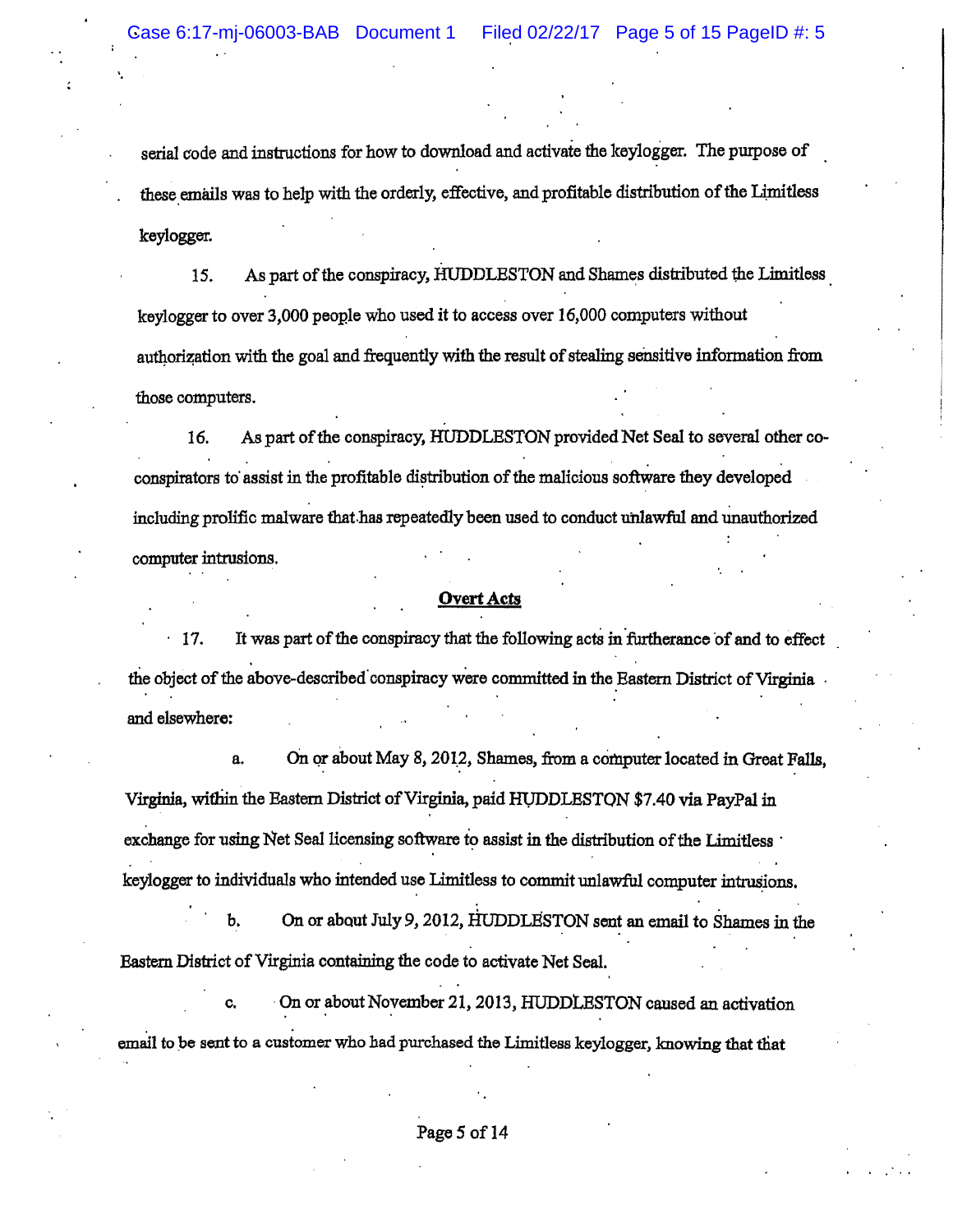individual intended to use the Limitless keylogger for the purpose of committing unlawful and unauthorized computer intrusions. The email contained the license serial code and instructions: for how to download and activate the keylogger.

: IS . The  $\mathcal{F}_1$  $\sum_{i=1}^N\frac{1}{i}$ 

d. On or about Apri123, 2013, Shames, from a computer located in Great Falls, Virginia, within the Eastern District of Virginia, exchanged emails with a customer of Limitless who complained that "the victim's keyboard after infected will no longer work properly. Victim will call the pc doctor and the logger will be compromised." In response, Shames assured him: "Trust me. I made this logger. I coded it. It doesn't change the way the words are typed."

e. Shames also had several discussions with customers of Limitless on Hackforums.net in which he instructed them on how the Limitless keylogger could be used to 'steal email and social media passwords from the victim computers. For instance, on or about September 27, 2013, a customer posted: "Confirm ... Outlook recovery WORKING!," referring , , to the Keylogger's ability to recover the victims' passwords to Microsoft's popular email service. Shames responded, "Thanks for testing and posting this. I hope you enjoy the new update!"

f. On or about November 2, 2013, a customer asked Shames via Hackforums.net whether the Keylogger "stea1[s] saved passwords of [sic] 2014 outlook." Shames responded: "Yes it should do that. It has the latest recoveries."

g. On or about November 4, 2013, a customer asked Shames via Hackforums.net : "still waiting to know if it steals 2014 Outlook." Shames responded: "We are 100% sure it recovers 2013 passwords. If anyone wants to test 2014, feel free."

h. On or about November 21,2013, a customer asked Shames via Hackforums.net whether "this is a worm which grabs the login data, log into a facebook/twitter

 $\frac{4}{3}$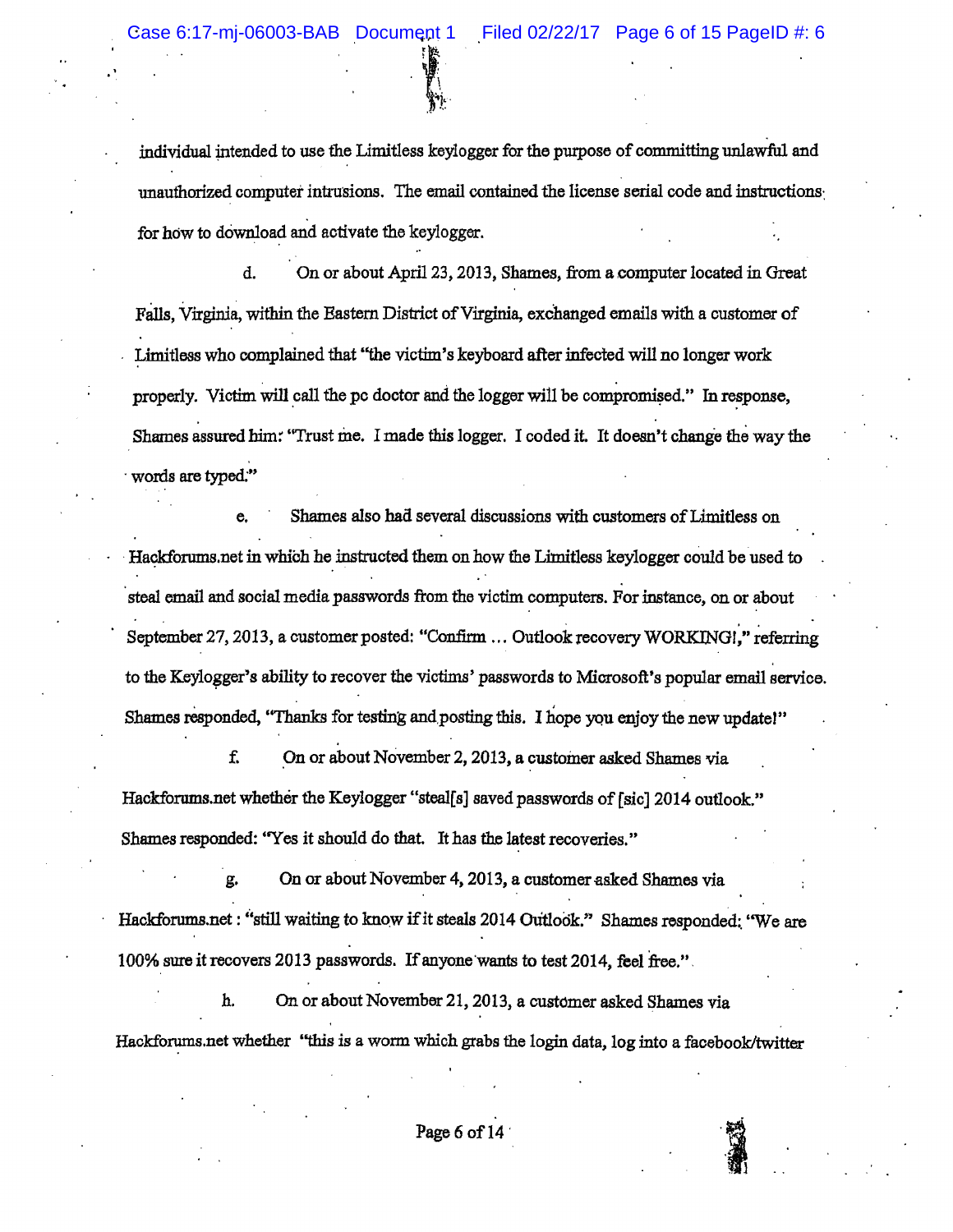"

, '

account and spreads a text." Shames replied: "yes, it spreads as many posts as you want, and custom ones too!"

(All in violation of Title 18, United States Code, Section 371)

Page 7 of 14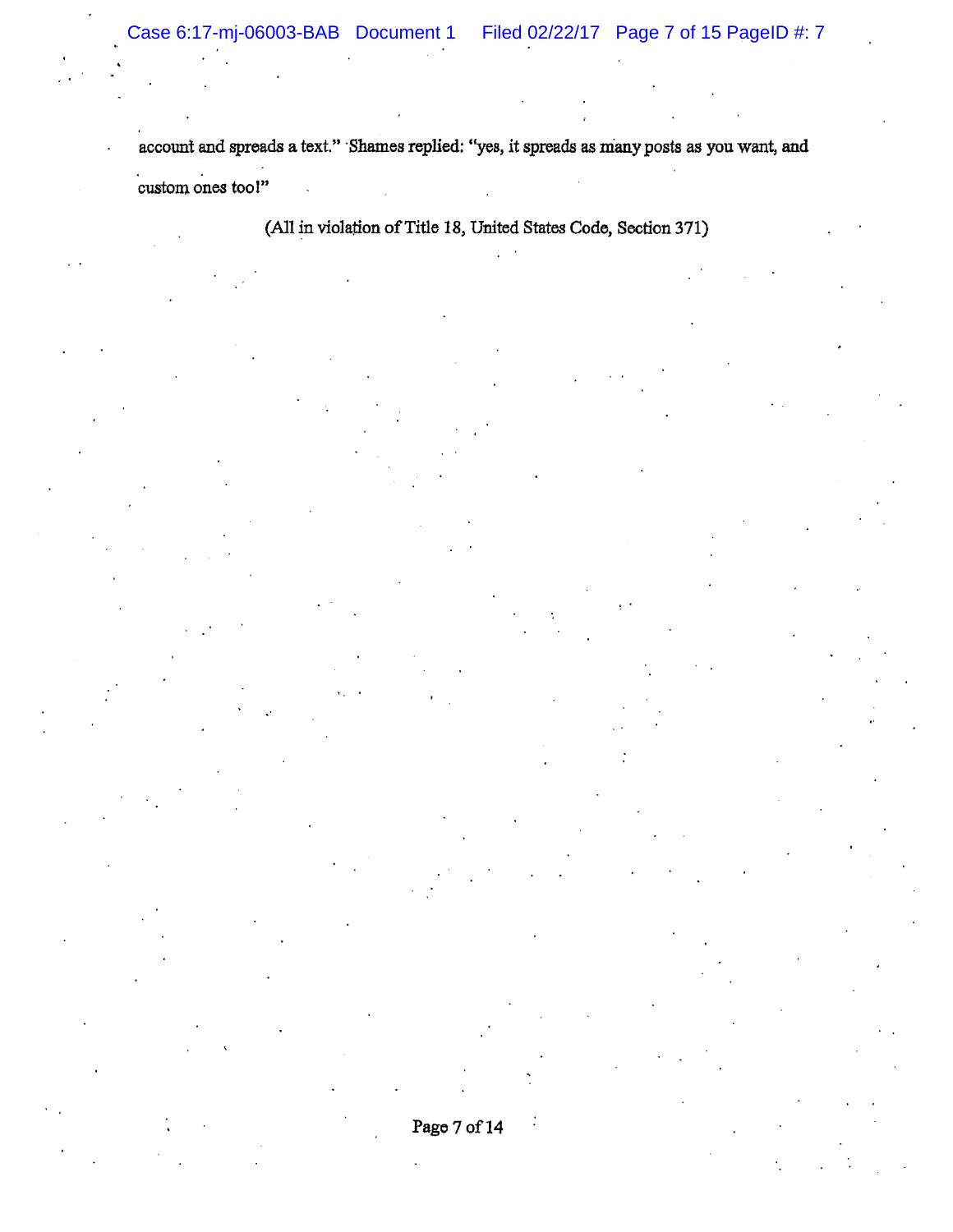,<br>, . .

#### COUNT TWO'

(Aiding and Abetting Computer Intrusions and Attempted Computer Jntrusions) THE GRAND JURy FURTIIER CHARGES THAT:

18. The factual allegations in Paragraphs 1 through 17 are re-alleged and incorporated. as iffully set forth here.

19. From at least on or about May 2012 through on or about December 2014, the defendant, TAYLOR HUDDLESTON, knowingly and intentionally aided and abetted unlawful , computer intrusions and attempted unlawful computer intrusions, in,violation ofTItle 18, United . 'States Code, Section 1030(a)(S)(A) and (b), that is, HUDDLESTON knowingly caused the , , , transmission of a program, information, code, and command, and knowingly aided and abetted others in doing the same and in attempting to do the same, and as a result of such conduct, intentionally caused damage and attempted to cause damage without authorization to a protected computer, and resulting in a loss of \$5,000 or more and in damage affecting ten or more protected computers during a one year period, specifically from September 1, 2013 through August 30, 2014.

20. In particular, as alleged in paragraphs 9 through 17 above, HUDDLESON caused, assisted with, and facilitated, the distribution of the Limitless keylogger to over 3,000 individuals who HUDDLESTON knew intended to use, and were using, this malicious software for illegal and unauthorized computer intrusions and attempted computer intrusions. At all relevant times, HUDDLESTON acted with the purpose of furthering these unauthorized and illegal computer , , intrusions and attempted computer intrusions and causing them to occur.

21. By distributing the Limitless keylogger to over 3,000 accomplices, HUDDLESTON knowingly and intentionally aided and abetted thousands ofunlawful computer intrusions and attempted unlawful computer intrusions. The Limitless keylogger that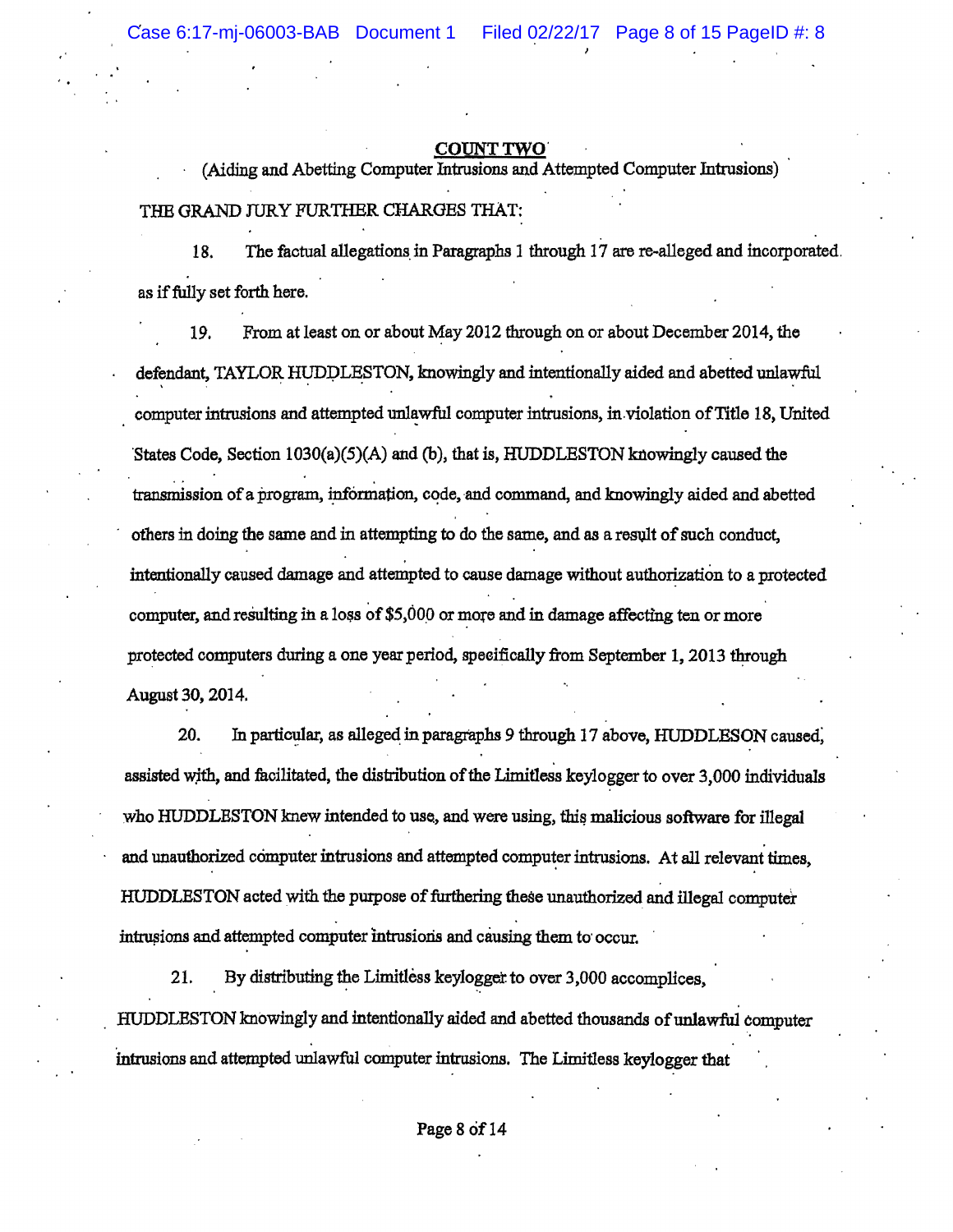HUDDLESTON helped distribute infected over 16,000 victim computers, including victini computers in Alexandra, Virginia and Richmond, Virginia, both within the Eastern District of Virginia. The infection of these victim computers by the Limitless keylogger constituted the intentional transmission of a program, information, code, and command that intentionally caused damage without authorization to the protected computers.

(All in violation of Title 18, United States Code, Section  $1030(a)(5)(A)$  and (b), and Section 2)



. J

"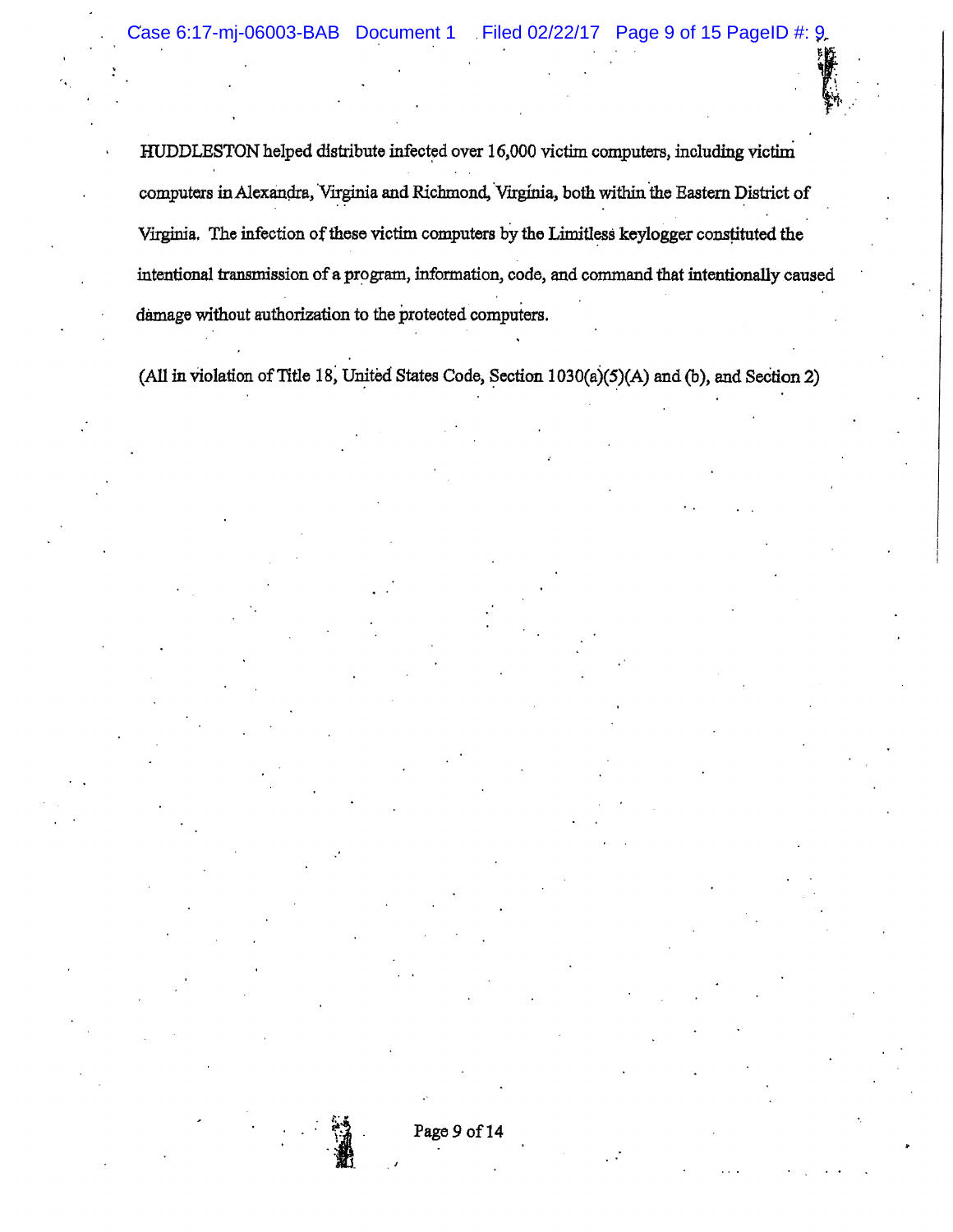#### UNT THREE

(Aiding and Abetting Computer Intrusions and Attempted Computer Intrusions) THE GRAND JURy FURTHER CHARGES THAT:

22. The factual allegations in Paragraphs 1 through 21 are re-alleged and incorporated as iffully'set forth here.

23. On or about January 2014 through on or about December 2016, the defendant, TAYLOR HUDDLESTON, knowingly and intentionally aided and abetted unlawful computer intrusions and attempted unlawful computer intrusions, in violation of 18 United States Code, Section  $1030(a)(5)(A)$  and (b), that is, HUDDLESTON knowingly caused the transmission of a program, infonnation, code, and command, and knowingly aided and abetted others in doing the same and attempting to do the same, and as a result of such conduct, intentionally caused damage and attempted to cause damage without authorization to a protected computer, and resulting in a loss of \$5,000 or more and in damage affecting ten or more protected computers during a one year period, specifically from December 1, 2015 through November 30, 2016.

24. Specifically, in or about 2013, HUDDLESTON developed and distributed a malicious remote access, trojan known as the NanoCore RAT. HUDDLESTON designed the . NanoCore RAT for the purpose of enabling its users to commit unauthorized and illegal specifically from December 1, 2015 through November 30, 2016.<br>Specifically, in or about 2013, HUDDLESTON developed and dinote access trojan known as the NanoCore RAT. HUDDLESTON<br>AT for the purpose of enabling its users to intrusions against victim computers. HUDDLESTON intentionally marketed the NanoCore RAT to individuals who he knew intended to use it for these malicious purposes.

25. HUDDLESTON advertised the NanoCore RAT on Hackforums.net, and caused it to be distributed to. over 350 people who HUDDLESTON knew intended to use, and were using, this malicious software for illegal and unauthorized computer intrusions and for attempted illegal and unauthorized computer intrusions. At all relevant times, HUDDLESTON acted with the . u.u<br>.<br>. purpose of furthering these unauthorized computer intrusions and causing them to occur.

. ,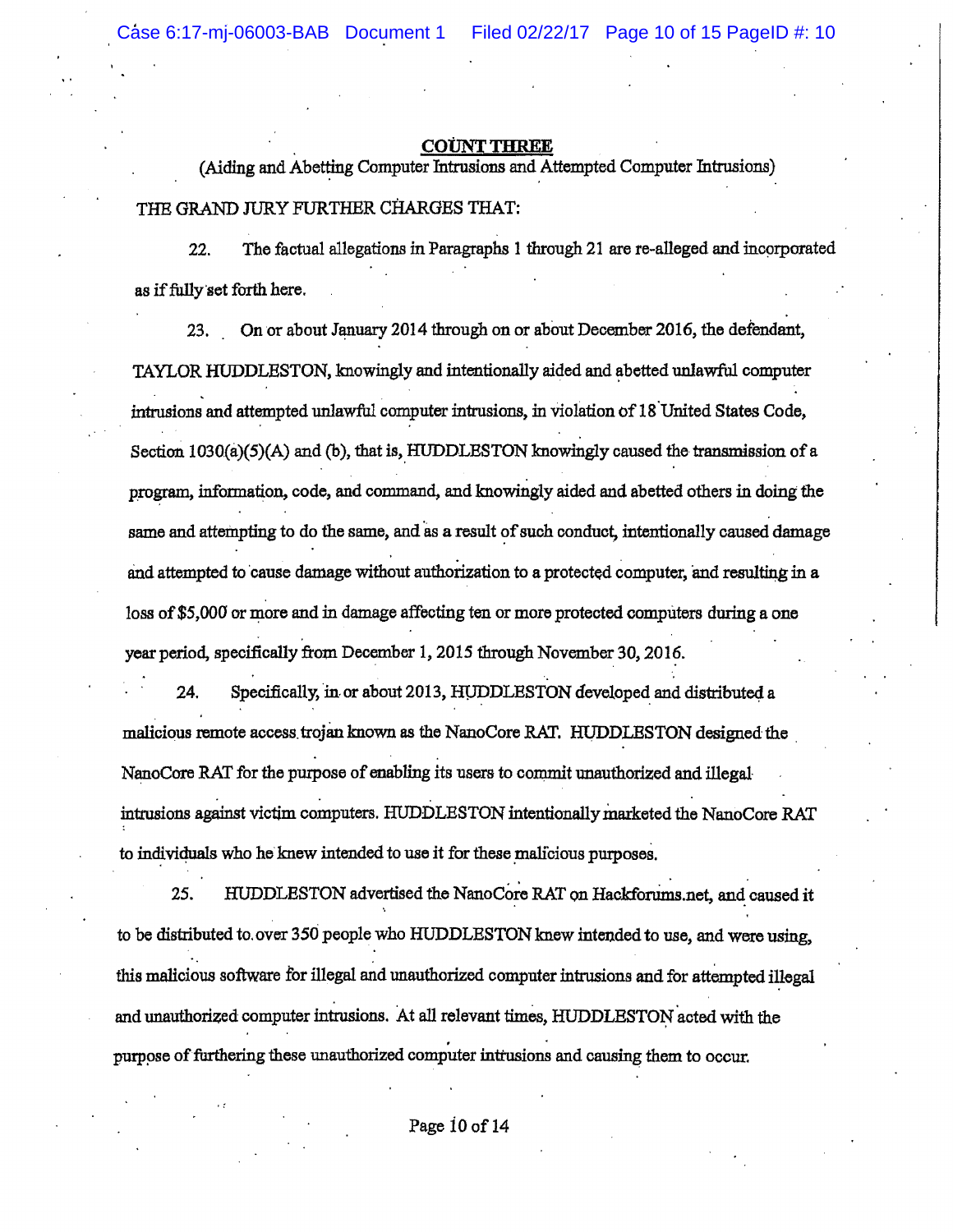26. By developing the NanoCore RAT and distributing it to hundreds of people who he lmew intended to use it for its designated malicious purpose, HUDDLESTON knowmgly and intentionally aided and abetted thousands of unlawful computer intrusions and attempted unlawful computer intrusions, including intrusions and attempted intrusions that occurred within the Eastern District of Virginia.

 $\cdot$  27. HUDDLESTON'S NanoCore RAT was used in a massive "spear phishing" scheme designed to infect and attempt to infect thousands of victim computers, including  $\ddot{\cdot}$  : computers within the Eastern District of Virginia. , A spear phishing scheme is a scheme to trick victims into downloading malicious software onto their computer by sending them communications, typically emails, that purport to be from a friendly source and ask the victim to click on a link or open an attachment that looks benign but in fact contains a request to download malicious software.

, and the contract of the contract of the contract of the contract of the contract of the contract of the contract of the contract of the contract of the contract of the contract of the contract of the contract of the con 28. As part of the spear phishing scheme, HUDDLESTON's accomplice created a socalled "spoofed" email address, meaning an email address that appeared to come from a major oil and gas company ("Company 1") but was, in fact, controlled by HUDDLESTON's accomplice. In or about August 2016, HUDDLESTON's acoomplice sent emails from this spoofed email address to thousands of targeted victim computers, including a targeted victim computer located in Norfolk, Virginia, within the Eastern District of Virginia. The spear phishing email stated that the victims owed money to Company 1 and included a PDF file attachment that purported to be an invoice from Company 1. The attachment in fact contained a link to a malicious executable that, if clicked by the victim, would send a request to download the NanoCore RAT onto the victim's computer from a remote server. The sending by HUDDLESTON's accomplice of each spear phishing email constituted an attempt to transmit a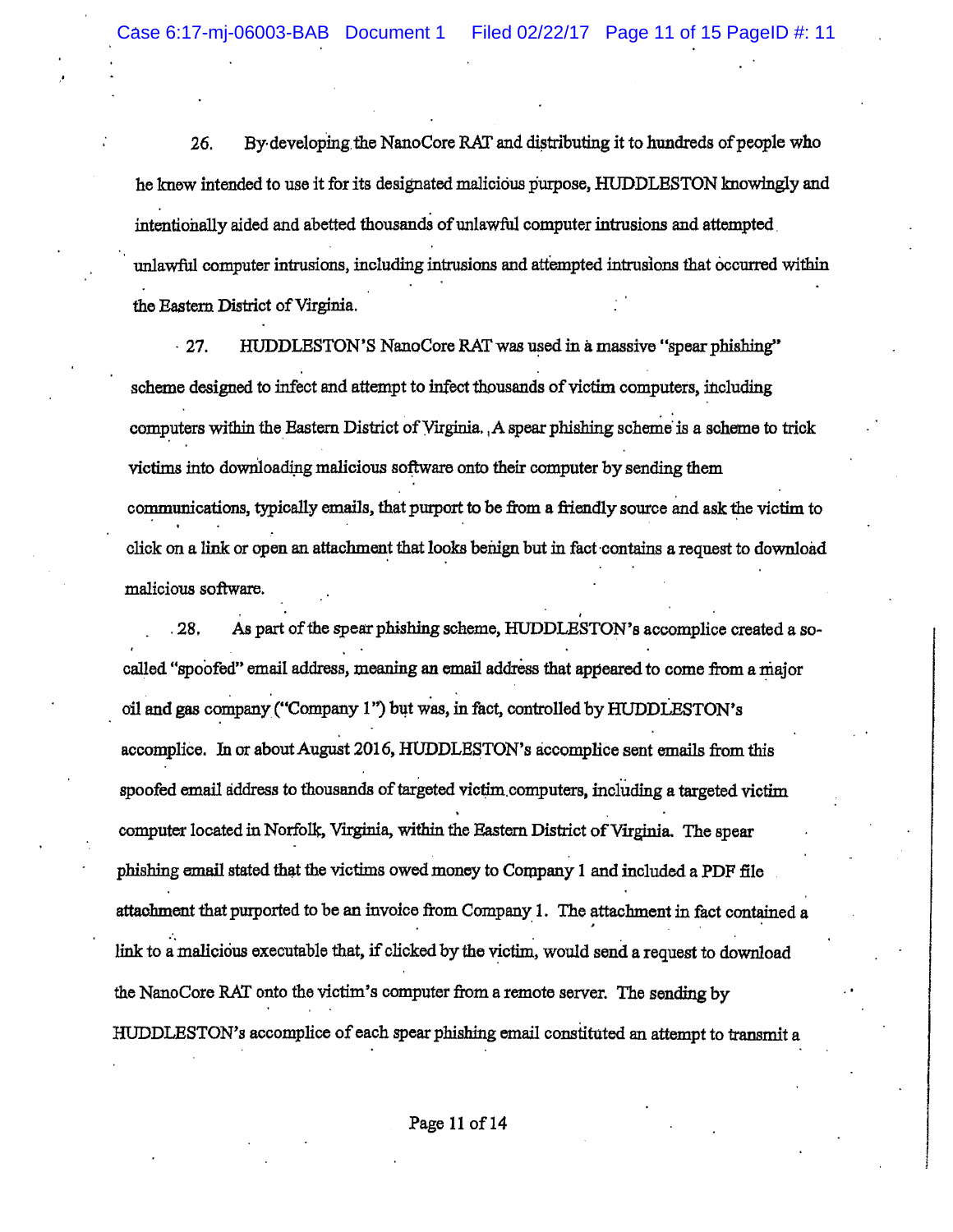. .

program, information, code, and command that would intentionally cause damage without authorization to protected computers.

(All in violation of Title 18, United States Code, Section  $1030(a)(5)(A)$  and  $(b)$ , and Section 2)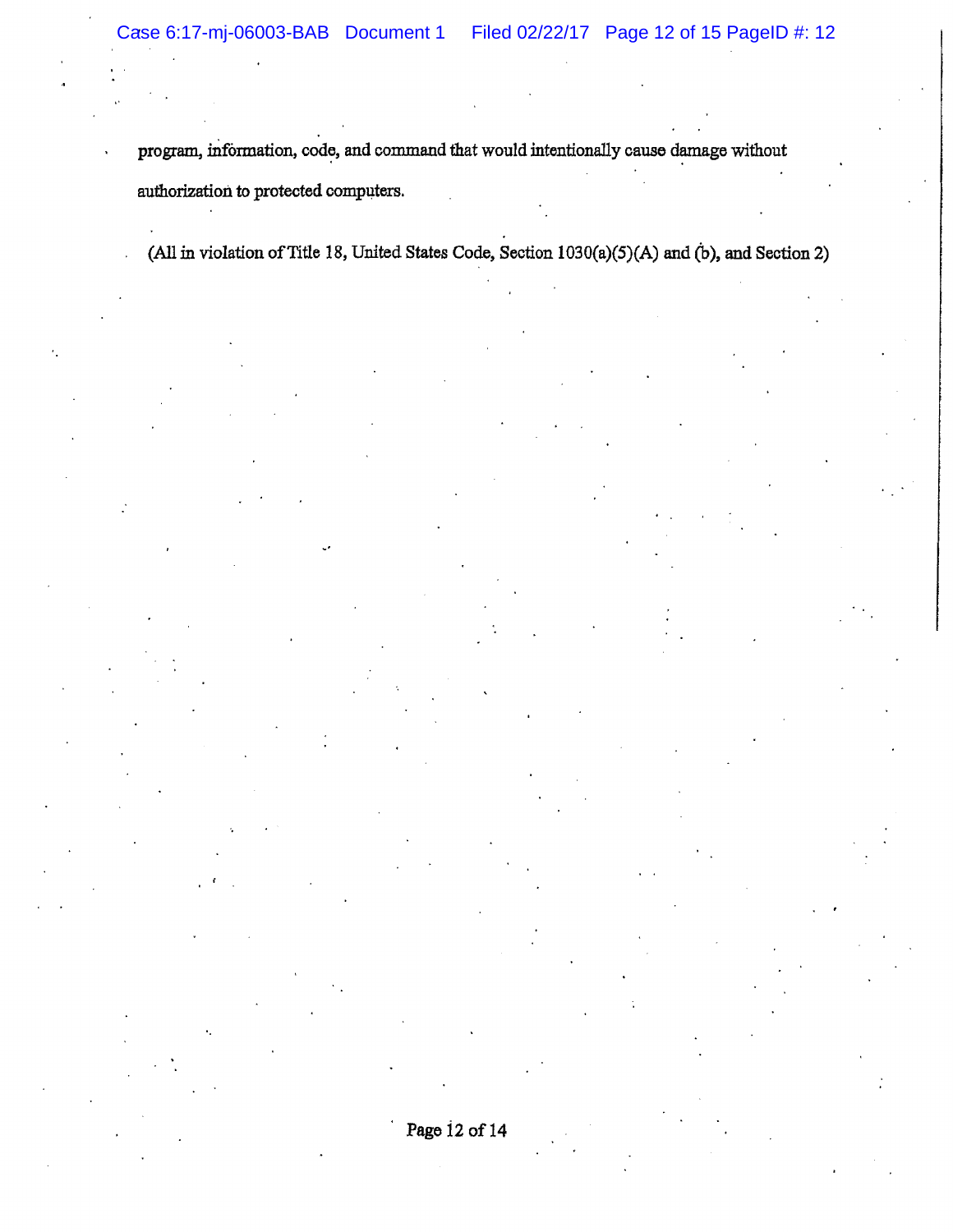#### **NOTICE OF FORFEITURE**

1. There is probable cause that the property described in this NOTICE OF FORFEITURE is subject to forfeiture pursuant to the statutes described herein;

2. The defendant is hereby notified, pursuant to Fed.R.Crim.P.  $32.2(a)$ , that upon conviction of an offense set forth in Counts 1-3 ofthis Indictment, the defendant, TAYLOR HUDDLESTON, shall forfeit to the United States ofAmerica, pursuant to TItle 18, Vnited States Code, Section  $982(a)(2)(A)$ , any property constituting, or derived from, proceeds traceable to such violation, and, pursuant to Title 18, United States Code, Section  $1030(i)(1)$ , any personal property used or intended to be used to commit or facilitate the offense and any property, real or personal, constituting or derived from, any proceeds that such person obtained, directly or indirectly, as a result-of such violation.

3. If any of the property described above as being forfeitable pursuant to Title 18, United States Code, Section  $982(a)(2)(A)$  and  $(B)$  and  $1030(i)(1)$ , as a result of any act or omission of the defendant:

a. cannot be located upon the exercise of due diligence;

b. has been transferred or sold to, or deposited with, a third party;

c. has been placed beyond the jurisdiction of the court;

d. has been substantially diminished in value; or

e. has been commingled with other property which cannot be divided without difficulty;

it is the intention of the United States of America, pursuant to Title 21, United States Code, Section 853(p), as incorporated by Title 18, United States Code, Sections 982(b)(1) and Title 28, Section 853(p), as incorporated by Title 18, United States Code, Sections 982(b)(1) and Title 28<br>United States Code, Section 2461(c), to seek forfeiture of all other property of the defendant as<br>described in personable 2 s described in paragraph 2 above.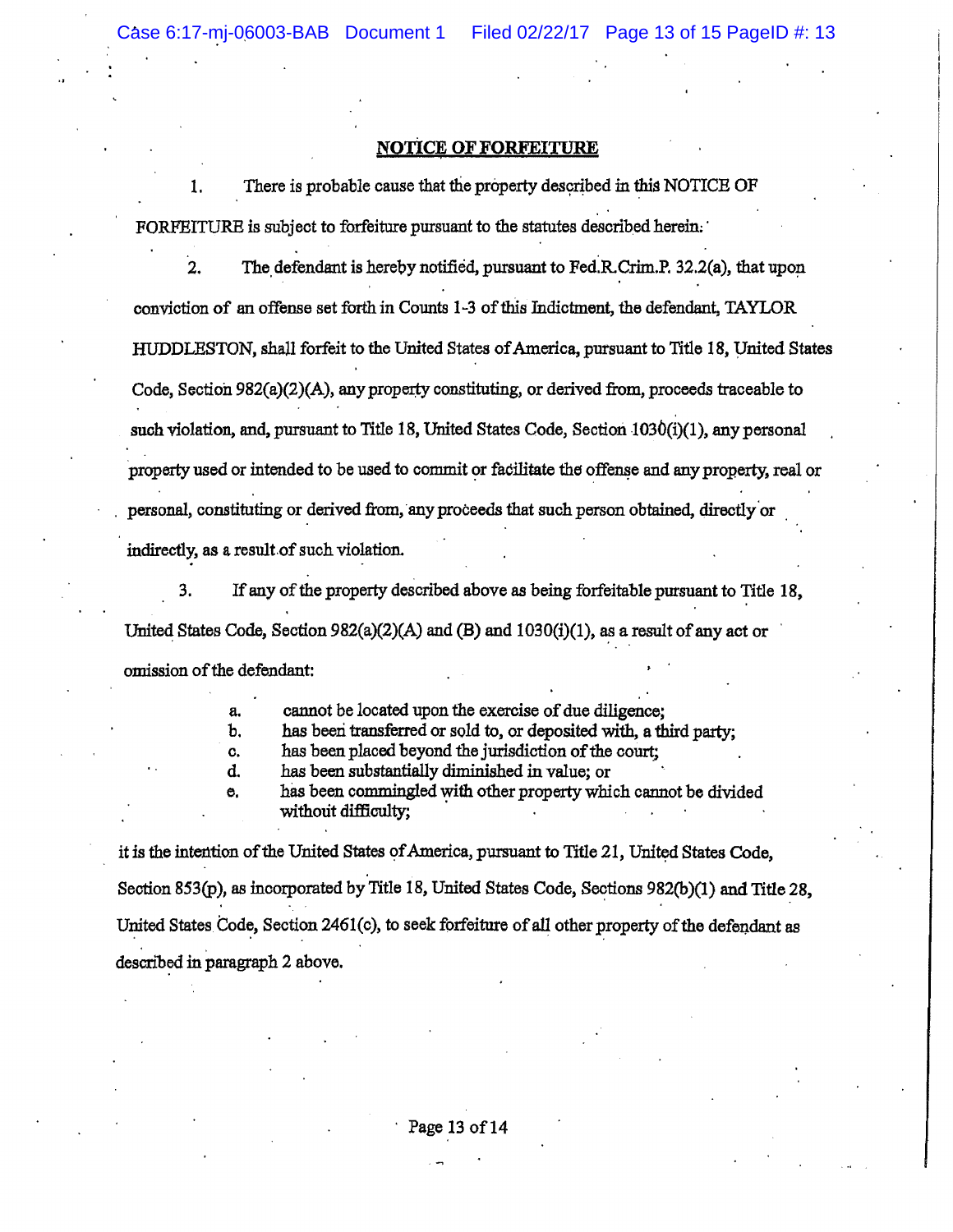(All pursuant to Title 18, United States Code, Sections 982(a)(2)(B), and Section 1030(i)(1)).

A TRUE BILL:

Foreperson of the Grand Jury

DANA J. BOENTE UNITED STATES ATTORNEY

Kellen S. Dwyer Assistant United States Attorney

Ryan K. Dickey Senior Counsel, Computer Crime and Intellectual Property Section U.S. Department of Justice, Criminal Division

Page 14 of 14